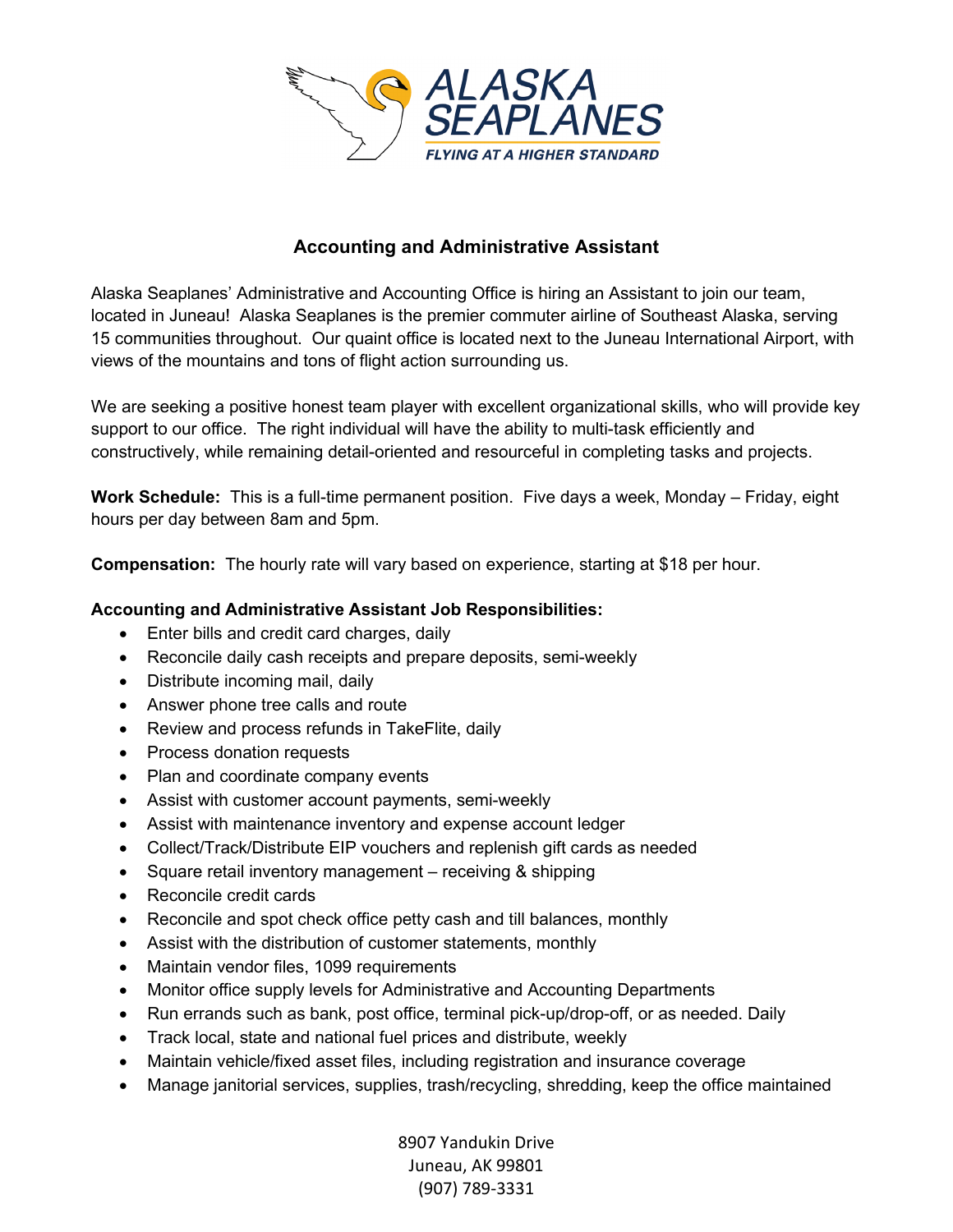

- Assist other Managers and Accounting staff as needed
- Other duties as assigned

## **Benefits:**

- Medical and Dental
- 401k retirement plan with generous company match
- \$50,000 life insurance plan paid by the company
- Paid Time Off
- Flight/freight benefits with Alaska Seaplanes
- Flight benefits with Alaska Airlines and Delta
- Reciprocal benefits with several local vendors

## **Qualifications:**

- Strong communication skills
- Ability to manage multiple tasks and deadlines
- Excellent organizational skills
- Be attentive to detail and accuracy
- Be a positive and honest team player
- Have a valid drivers license
- Be punctual and dependable
- Able to fluently read, write, and speak English

If the Alaska Seaplanes' Accounting and Administrative Assistant position sounds like the right fit for you, we'd love to hear from you! To apply, please email your resume to [hr@flyalaskaseaplanes.com.](mailto:hr@flyalaskaseaplanes.com)

> 8907 Yandukin Drive Juneau, AK 99801 (907) 789-3331